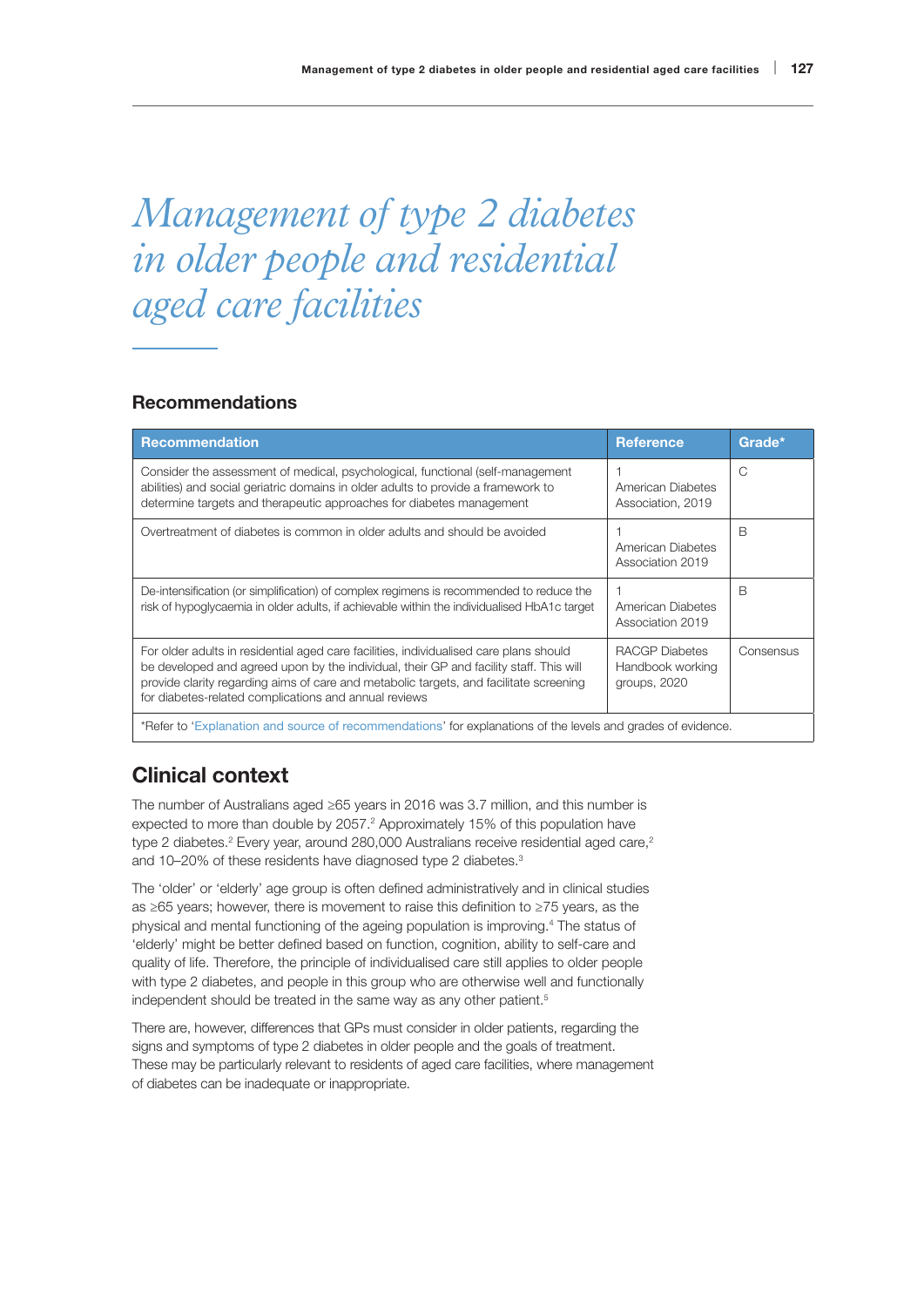# In practice

# Diagnosing type 2 diabetes in older people

Many of the symptoms of type 2 diabetes in older people are the same as in younger people; however, they can often be overlooked or mistakenly attributed to 'old age'. It is important to be alert to the clinical features of diabetes in older patients, such as:

- lethargy
- urinary incontinence as part of polyuria
- recurrent infections
- slow wound-healing
- cognitive changes.

GPs should also be aware that type 1 diabetes does occur in older people; clear identification of diabetes type is therefore vital.

For more information, refer to *[T](https://adma.org.au/download/the-mckellar-guidelines/)he [McKellar guidelines for managing older people](https://adma.org.au/download/the-mckellar-guidelines/)  [with diabetes in residential and other care settings](https://adma.org.au/download/the-mckellar-guidelines/)*. 6

# **Assessment**

The following additional assessment should be undertaken in elderly patients with type 2 diabetes:<sup>1</sup>

- full assessment of physical, mental and social health, including falls risk, nutrition and immunisation status
- careful screening and monitoring for cognitive impairment.

Information about frailty screening, assessment and management can be found in:

- 'Frailty' in the *[RACGP aged care clinical guide](https://www.racgp.org.au/clinical-resources/clinical-guidelines/key-racgp-guidelines/view-all-racgp-guidelines/silver-book/part-a/frailty)*
- [Identifying frailty](http://https://www2.health.vic.gov.au/hospitals-and-health-services/patient-care/older-people/frailty/frailty-identifying) (State Government of Victoria)
- '[Diabetes in long-term care](http://guidelines.diabetes.ca/Browse/Chapter37#sec6)' in *Diabetes in older people* (Diabetes Canada)
- a [statement of key principles](https://www.guidelines.co.uk/454600.article?utm_source=MGP%20Ltd&utm_medium=email&utm_campaign=10385201_20190319%20Guidelines%20highlights&dm_i=HEZ,66L9T,7SZLGH,OC3GB,1) from Diabetes UK.

### Management and care planning

Care planning is vitally important in older people with diabetes. It can provide clarity regarding aims of care and help avoid reactive management to problems. Care planning should include up-to-date care plans, regular reviews, documented sick day management plans, and hyper- and hypoglycaemia risk assessment.

Management of diabetes in elderly patients should take into account quality of life, life expectancy and functioning (Figure 1). In some patients, glycaemic control may be less important than risk minimisation and maintaining quality of life. Blood glucose targets may therefore be higher than for younger adults with type 2 diabetes (refer to '[Medical](#page-2-0)  [considerations](#page-2-0)', below).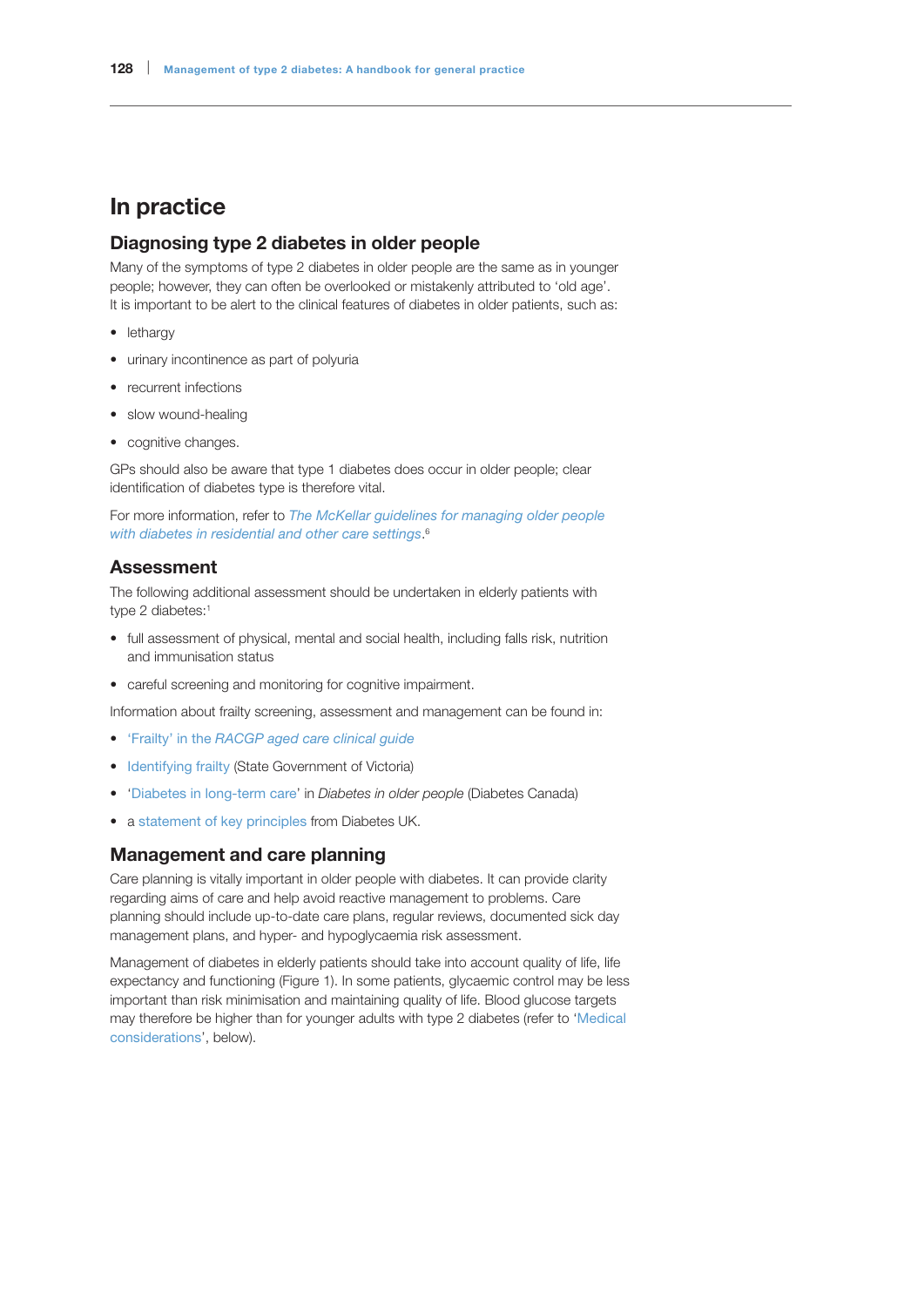**Figure 1.** Consensus framework for individualising targets and therapeutic approach to glycaemic management across the continuum of care for older people with type 2 diabetes mellitus<sup>7</sup>



Older people with diabetes have higher rates of conditions that might impair ability to self-manage diabetes compared with younger people. These include functional disability, accelerated muscle loss, osteoporosis, cognitive impairment, urinary incontinence, injurious falls and persistent pain.<sup>1</sup>

Refer to the section 'Managing multimorbidity in people with type 2 diabetes' for approaches to managing comorbidities.

# <span id="page-2-0"></span>Medical considerations

Older people are at higher risk of hypoglycaemia, so medication regimens should aim to avoid hypoglycaemia.<sup>1</sup> Where needed, individualised targets should be redefined, and treatment regimens de-intensified (if possible) to reduce the risk of hypoglycaemia and avoid polypharmacy.1

Older people with diabetes should have an individualised hypoglycaemia management plan, which may need to include an order for glucagon.

Glycaemic targets for some elderly people may be higher than for the non-elderly (eg a glycated haemoglobin [HbA1c] target of 8% [64 mmol/mol], rather than 7% [53 mmol/mol]). Intensive glycaemic management reduces microvascular but not macrovascular complications, and may increase adverse events and mortality. However, optimising glycaemia might help prevent acute symptoms of diabetes such as polyuria, weight loss, confusion and falls.7 Note that HbA1c levels greater than 8–8.5% (64–69 mmol/mol) are associated with greater morbidity and mortality in older patients.<sup>8,9</sup>

Refer to Figure 1 for suggested glycaemic targets in older people with diabetes.

Insulin can be used to reduce symptoms of hyperglycaemia in combination with oral glucose-lowering medications. Complex regimens should be avoided, and prefilled insulin pens can reduce dosing errors.10 Nursing or carer support may be needed to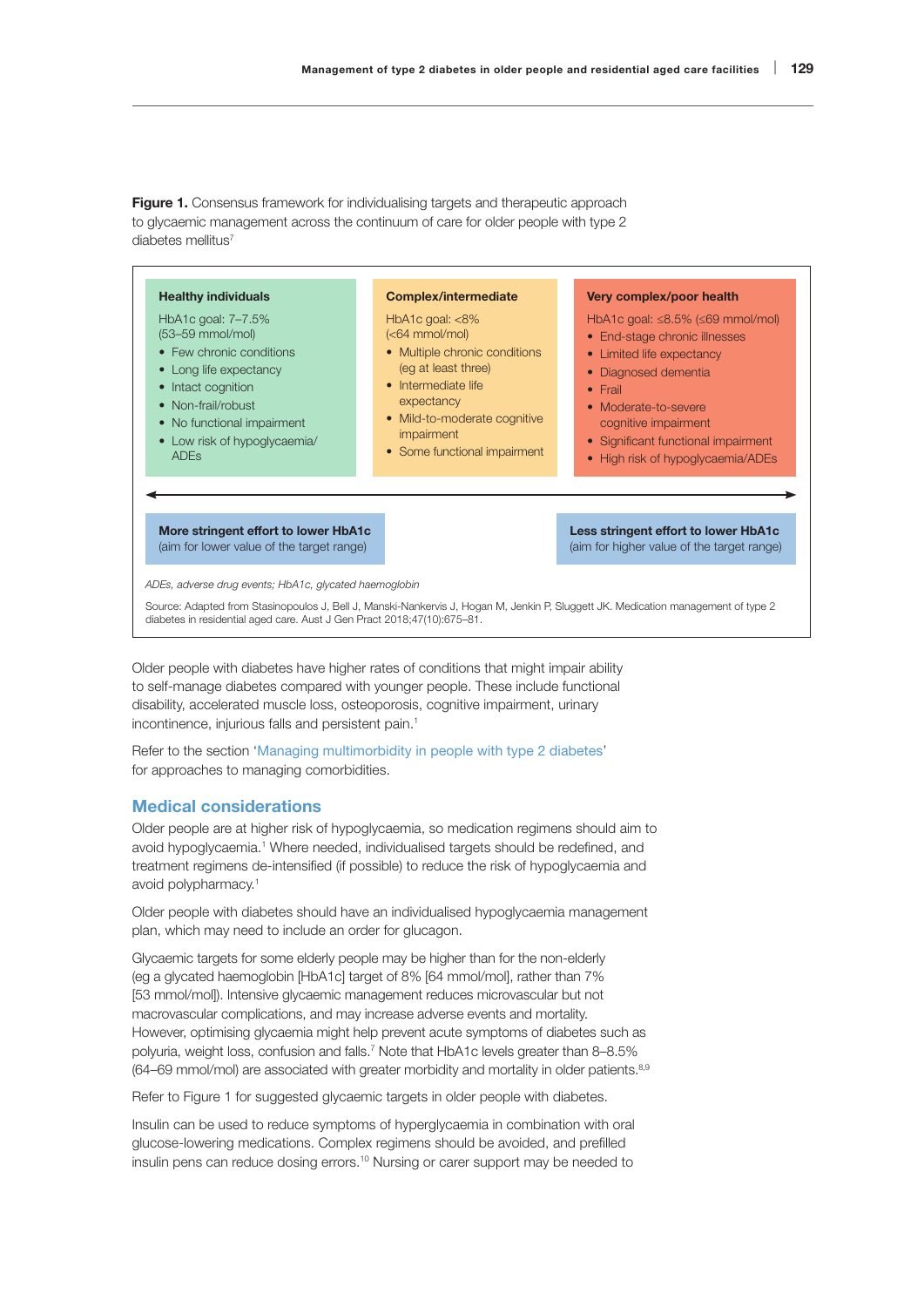administer injections; however, older people who have been self-injecting their insulin at home should be enabled to continue to do so in a residential aged care facility, subject to their capability.

Insulin regimens should be reviewed regularly, including review of doses and timing of administration relative to food intake, activity, frailty or clinical changes and glycaemic profile. There should not be a 'set and forget' approach.

Table 1 presents prescribing considerations of different glucose-lowering medications in elderly patients.

| Table 1. Considerations for selecting, monitoring and de-intensifying glucose-lowering medications<br>in elderly people with type 2 diabetes <sup>7</sup> |                                                                                                                                                                                                                                                                                                                                                                                                                                                                                  |  |
|-----------------------------------------------------------------------------------------------------------------------------------------------------------|----------------------------------------------------------------------------------------------------------------------------------------------------------------------------------------------------------------------------------------------------------------------------------------------------------------------------------------------------------------------------------------------------------------------------------------------------------------------------------|--|
| <b>Medication</b>                                                                                                                                         | <b>Considerations for elderly populations</b>                                                                                                                                                                                                                                                                                                                                                                                                                                    |  |
| Metformin                                                                                                                                                 | • May cause weight loss and gastrointestinal upset<br>• Cease if diarrhoea continues for a few days after starting, even after dose reduction<br>• Extended-release form has fewer gastrointestinal side effects and may reduce regimen complexity<br>• In renal impairment, cease if at risk of further decline in renal function                                                                                                                                               |  |
| Sulfonylureas                                                                                                                                             | $\bullet$ Efficacy may reduce over time as $\beta$ -cell function is lost<br>• Long-acting sulfonylureas (glimepiride, glibenclamide and slow-release gliclazide) have a higher risk<br>of hypoglycaemia. Avoid in frail people or when eating patterns are irregular                                                                                                                                                                                                            |  |
| DPP-4i                                                                                                                                                    | • Given once daily, except vildagliptin (once or twice daily)<br>• Dose reduction is required in renal impairment, except linagliptin (excreted unchanged in bile)                                                                                                                                                                                                                                                                                                               |  |
| GLP-1 RAs                                                                                                                                                 | • May cause weight loss. Avoid in people who are frail and underweight<br>• Gastrointestinal effects are more common in older people<br>• Liraglutide is not recommended in people aged $\geq 75$ years and in end-stage renal disease<br>(no experience in these groups)                                                                                                                                                                                                        |  |
| Acarbose                                                                                                                                                  | • Limited role because of gastrointestinal side effects and inferior glycaemic effect compared with<br>metformin and sulfonylureas                                                                                                                                                                                                                                                                                                                                               |  |
| Thiazolidinediones                                                                                                                                        | • May worsen heart failure, oedema and bone fracture risk<br>• Change in glycaemic control may take up to 12 weeks after initiation, dose changes or cessation                                                                                                                                                                                                                                                                                                                   |  |
| <b>SGLT2</b> inhibitors                                                                                                                                   | • Watch for increased urinary frequency or incontinence, genitourinary infections and dehydration,<br>which can contribute to delirium<br>• Not recommended with loop diuretics, due to volume depletion concerns<br>• May be problematic in people with urinary incontinence and those who require assistance getting<br>to the toilet<br>• Care should be taken with use in people aged $\geq$ 75 years and in end-stage renal disease<br>(limited experience in these groups) |  |
| Insulin                                                                                                                                                   | • Appropriate meal planning is essential<br>• Basal insulin may have a lower hypoglycaemia risk than premixed insulin in some cases<br>• Administration by syringe increases risk of overdose; a pen device is preferred in residential aged<br>care facilities                                                                                                                                                                                                                  |  |
|                                                                                                                                                           | DPP-4i, dipeptidyl peptidase-4 inhibitors; GLP-1 RAs, glucagon-like peptide-1 receptor agonists; SGLT2, sodium glucose co-transporter 2<br>Source: Adapted from Stasinopoulos J, Bell J, Manski-Nankervis J, Hogan M, Jenkin P, Sluggett JK. Medication management of type 2<br>diabetes in residential aged care. Aust J Gen Pract 2018;47(10):675-81.                                                                                                                          |  |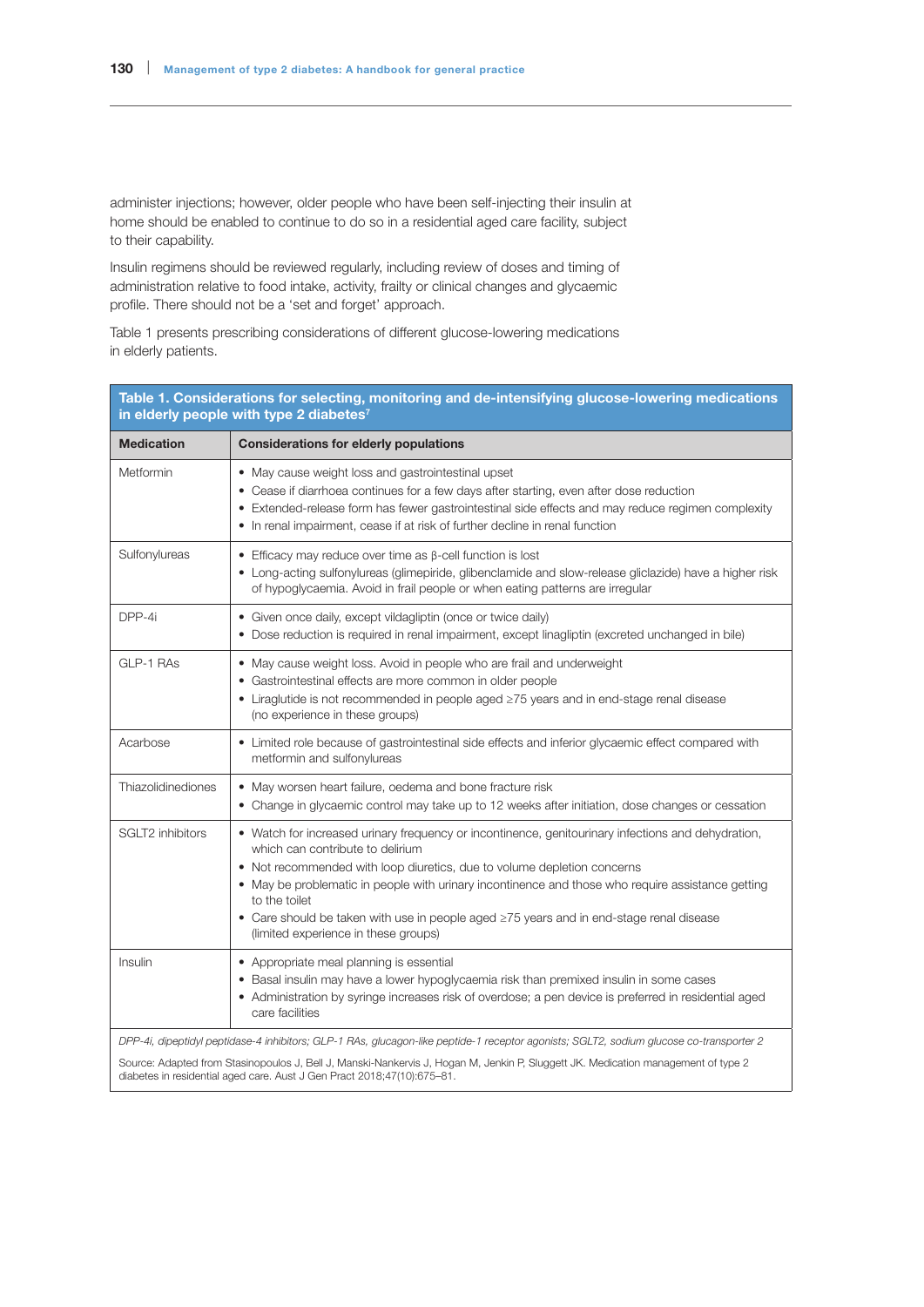### Lifestyle interventions

#### Diet

Nutritional interventions can help reduce the risk of adverse diabetes events in older people, such as hypoglycaemia, undesired weight loss, frailty and falls.1,11 It is important to consider the different nutritional needs of elderly people compared with younger people, including the healthy weight range in people aged >65 years.

Elderly people may lack awareness of thirst, and can experience reduced appetite. Adequate hydration and nutrition can therefore be a problem. Other areas to assess and monitor include constipation, oral hygiene and the ability to cook or shop for food.

Refer also to the National Diabetes Services Scheme (NDSS) booklet *[Healthy eating:](https://www.ndss.com.au/living-with-diabetes/about-you/older-people/)  [A guide for older people living with diabetes](https://www.ndss.com.au/living-with-diabetes/about-you/older-people/)*.

#### Physical activity

The Australian Government's [physical activity guidelines](https://www1.health.gov.au/internet/main/publishing.nsf/Content/health-pubhlth-strateg-phys-act-guidelines#npa%2065) recommend all people aged >64 years do at least 30 minutes of moderate-intensity physical activity (eg walking, dancing, mowing the lawn) a day and reduce sedentary behaviour as much as possible.

Even in older adults with multiple chronic diseases, the risks associated with exercise are considered to be less than those of inactivity. Targeted exercise programs (aerobic, resistance, balance training, or a combination) have been shown to provide clinically significant symptom relief for osteoarthritis, peripheral vascular disease, mobility impairment, peripheral neuropathy and elevated fall risk, depression and cognitive impairment.<sup>12</sup>

Therefore, exercise training is an essential component of any treatment plan for all elderly people who have, or are at risk of, type 2 diabetes.<sup>12</sup> An accredited exercise physiologist can safely prescribe exercise programs. Refer to the section 'Lifestyle interventions for management of type 2 diabetes' for more information.

#### Sick day management

Sick days should be planned for as usual, with the additional inclusion of advice for nurses or carers. Refer to the section 'Managing risks and other impacts of type 2 diabetes'.

### Diabetes management in residential aged care facilities

The [McKellar guidelines](https://adma.org.au/download/the-mckellar-guidelines/) provide comprehensive and detailed information about managing older patients with type 2 diabetes in aged care facilities, including hyperglycaemia management guidelines (pages 25–28) and hypoglycaemia management guidelines and a risk tool (pages 29–33). Medical considerations for care plans are also presented in Appendix 5.

The key considerations in residential care are the same as for other elderly patients; however, optimising care will necessarily involve collaboration with health professionals such as nurses, aged care staff, pharmacists, dietitians, diabetes educators and residential-based allied health teams.

Staff clinical knowledge and communication is critical. Page 15 of the McKellar guidelines outlines to residential care staff how to consult with GPs in terms of care context and preparation for a GP consultation. Refer to the 'Resources' list at the end of this section for links to guidebooks specifically for residential care staff.

In addition to the [considerations listed above](#page-2-0), medication management in residential aged care facilities requires management of the complex processes that underpin prescription, supply, administration and monitoring of glucose-lowering medication in residential aged care facilities.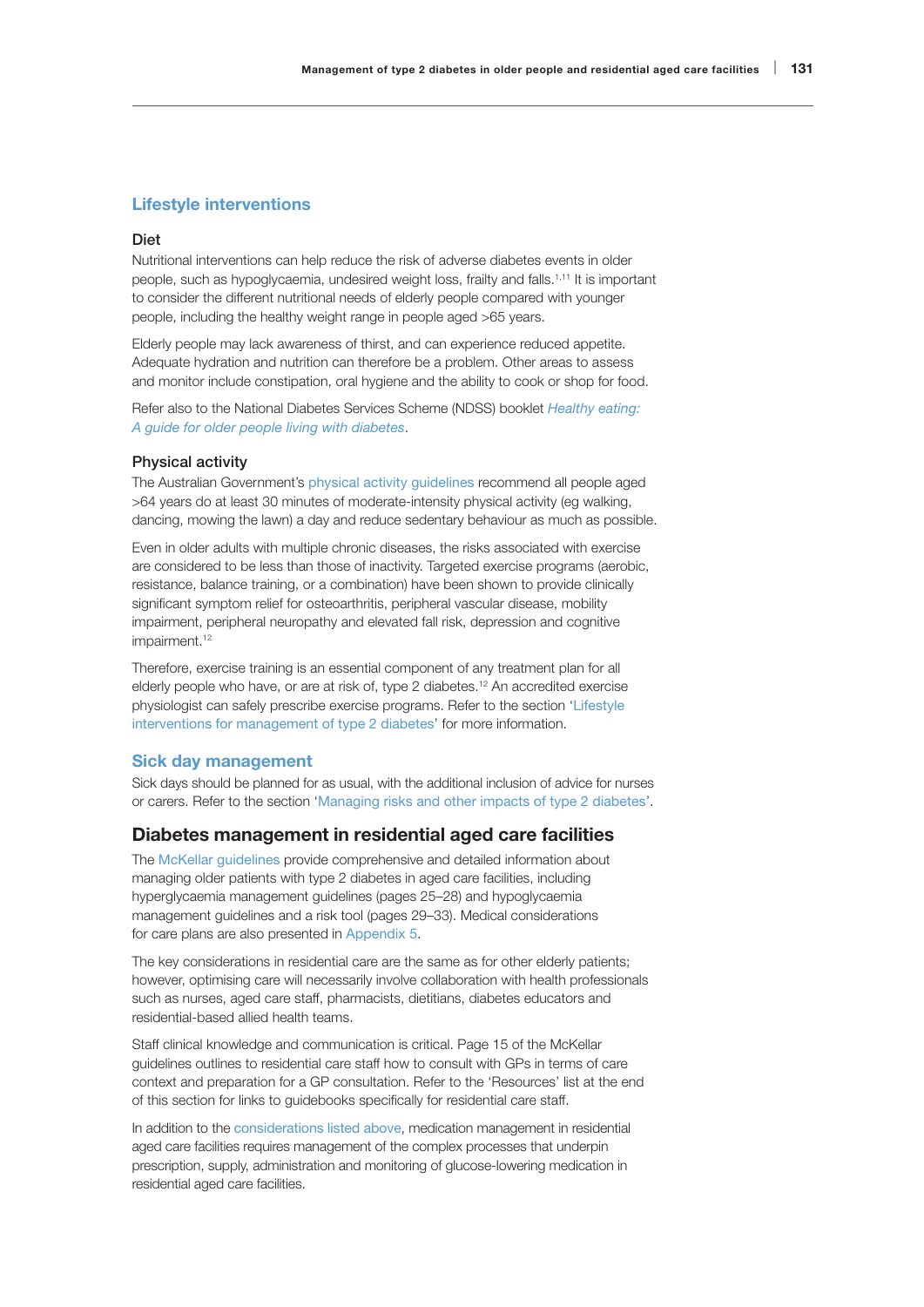- Consider residents' goals of care and susceptibility to adverse drug events.<sup>7</sup>
- Aim for optimisation of care, de-prescribing, reducing polypharmacy and avoiding hypoglycaemia[.](https://www1.racgp.org.au/ajgp/2018/october/medication-management-of-type-2-diabetes#ref-num-4)
- Conduct medication reviews with facility pharmacists and nurses.<sup>7</sup>
- Appropriate training for nursing staff (preferably annually) will help with care, and should include safe management of insulin, understanding insulin profiles, monitoring blood glucose levels, and when to increase monitoring.

Refer also to the *[RACGP aged care clinical guide](https://www.racgp.org.au/silverbook)* for more information about medicine management, de-prescribing and polypharmacy.

# **Resources**

The Royal Australian College of General Practitioners provides general guidance on aged care in the *[RACGP aged care clinical guide \(Silver Book\)](https://www.racgp.org.au/silverbook)*.

# Assessment and management

**Diabetes UK** has produced a [statement of key principles](https://www.guidelines.co.uk/454600.article?utm_source=MGP%20Ltd&utm_medium=email&utm_campaign=10385201_20190319%20Guidelines%20highlights&dm_i=HEZ,66L9T,7SZLGH,OC3GB,1) of management, including the assessment of frailty, in older people with type 2 diabetes.

### Lifestyle interventions

The **Australian Government** has developed [physical activity guidelines for older adults](https://www.healthdirect.gov.au/physical-activity-guidelines-for-older-adults).

The **NDSS** has produced a [guide to healthy eating for older people living with diabetes](https://www.ndss.com.au/living-with-diabetes/about-you/older-people/).

# Aged care facilities

Diabetes Australia has produced a [checklist for management of aged care residents](https://static.diabetesaustralia.com.au/s/fileassets/diabetes-australia/81e7639f-0d20-4461-b0c8-c3be51cbe7ce.pdf).

Deakin University and Barwon Health have published *[The McKellar guidelines for](https://adma.org.au/download/the-mckellar-guidelines/)  [managing older people with diabetes in residential and other care settings](https://adma.org.au/download/the-mckellar-guidelines/)*, which includes tools for assessing the risk of adverse drug events from glucose-lowering medication.

The **NDSS** has developed a handbook and fact sheet on diabetes management in [aged care](https://www.ndss.com.au/about-diabetes/resources/find-a-resource/diabetes-management-in-aged-care/#facts).

The **NDSS** has devised a quality review tool for management of aged care residents [with diabetes](https://www.ndss.com.au/wp-content/uploads/resources/aged-care-quality-review-tool-management-of-residents-with-diabetes.pdf).

# Palliative and end-of-life care for older people with diabetes

The Centre for Quality and Patient Safety Research has information on palliative and end-of-life care for [older patients](https://www.dropbox.com/s/ypmfadvgeqvijfe/Information-to-help-older-people.pdf?dl=0), [families](https://www.dropbox.com/s/u5absf19uv01kmx/Information-to-help-family.pdf?dl=0) and [healthcare professionals](https://www.dropbox.com/s/ubjazs6z6rsoq4l/Information-for-HPs.pdf?dl=0).

# **References**

- 1. American Diabetes Association. Standards of medical care in diabetes: Older adults. Diabetes Care 2019;42 Suppl:S139–47.
- 2. Australian Institute of Health and Welfare. Older Australia at a glance: Web report. Canberra, ACT: Australian Institue of Health and Welfare, 2018.
- 3. Haines H, Bannon-Murphy H, Amos T, et al. Prevalence and management of diabetes in residential aged care facilities in north-east Victoria, Australia. Aust Fam Physician 2016;45:908–11.
- 4. Ouchi Y, Rakugi H, Araie H, et al. Redefining the elderly as aged 75 years and older: Proposal from the Joint Committee of Japan Gerontological Society and the Japan Geriatrics Society. Geriatr Gerontol Int 2017;17:1045–47.